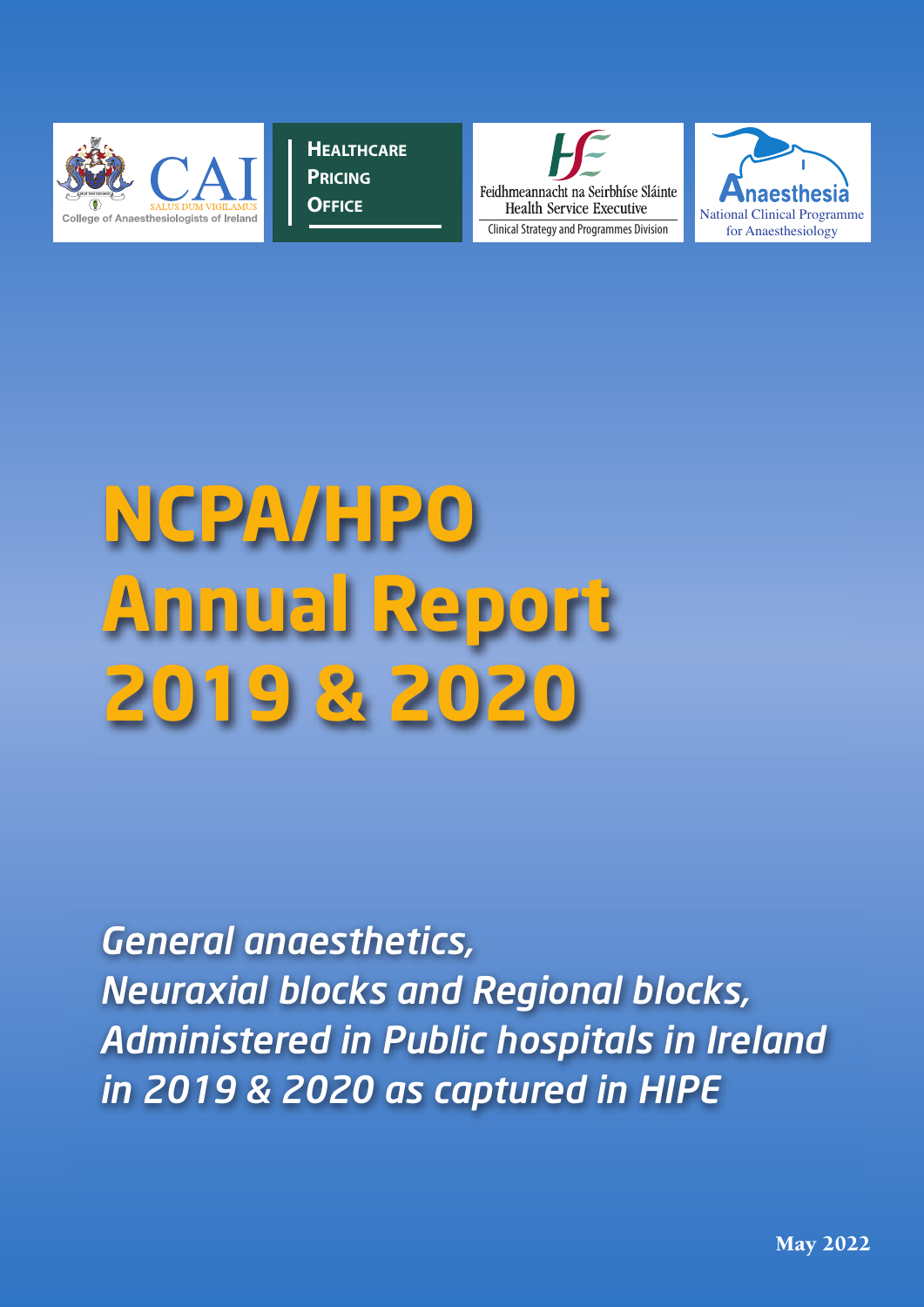### **Contents**

#### Page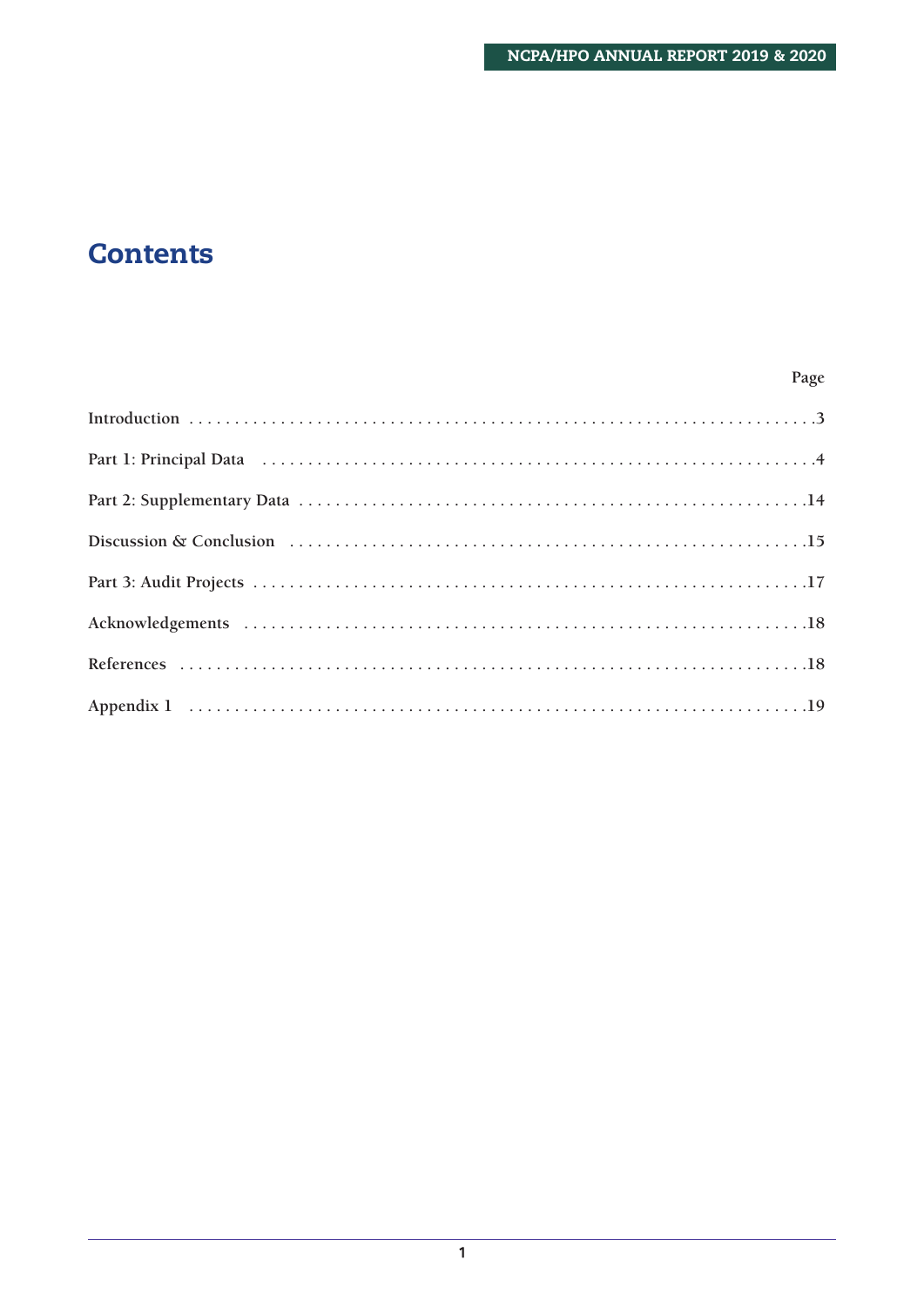# **Introduction**

This Annual Report contains data for the years 2019 and 2020. Due to the restrictions<br>occasioned by the Covid 19 pandemic it was not possible to publish a Report in 2020 so data for 2019 has been included here and we acknowledge the extraordinary efforts of our colleagues in the Healthcare Pricing Office in providing us with the information which has enabled us to produce this combined Annual Report.

This Report describes the number of general anaesthetics, neuraxial blocks and regional blocks administered in public hospitals in Ireland in 2019 and 2020 as captured in HIPE. These data are set out alongside data from the previous three years to allow comparisons to be made. Information on patient's age, gender, ASA status, urgency of the procedure and the Australian Classification of Health Interventions (ACHI) is also included.

The number of beating heart organ donations was provided by Organ Donation and transplant Ireland. Knowing this figure allows us to calculate the number of patients with an ASA 6 status, that is, patients with a diagnosis of brain stem death whose organs were retrieved for transplantation.

Despite being severely hampered by the effects of the pandemic, the National Audit of Emergency Readmission of Day case patients within two days of Discharge, is nearing completion. Data collection sheets from 37 hospitals surveyed have been returned and the information is being analysed.

The format of this Report is identical to that of previous reports and contains data for the last five years. All Annual Reports published to date are available online1

The authors acknowledge that this Annual Report describes only part of the work of anaesthesiologists.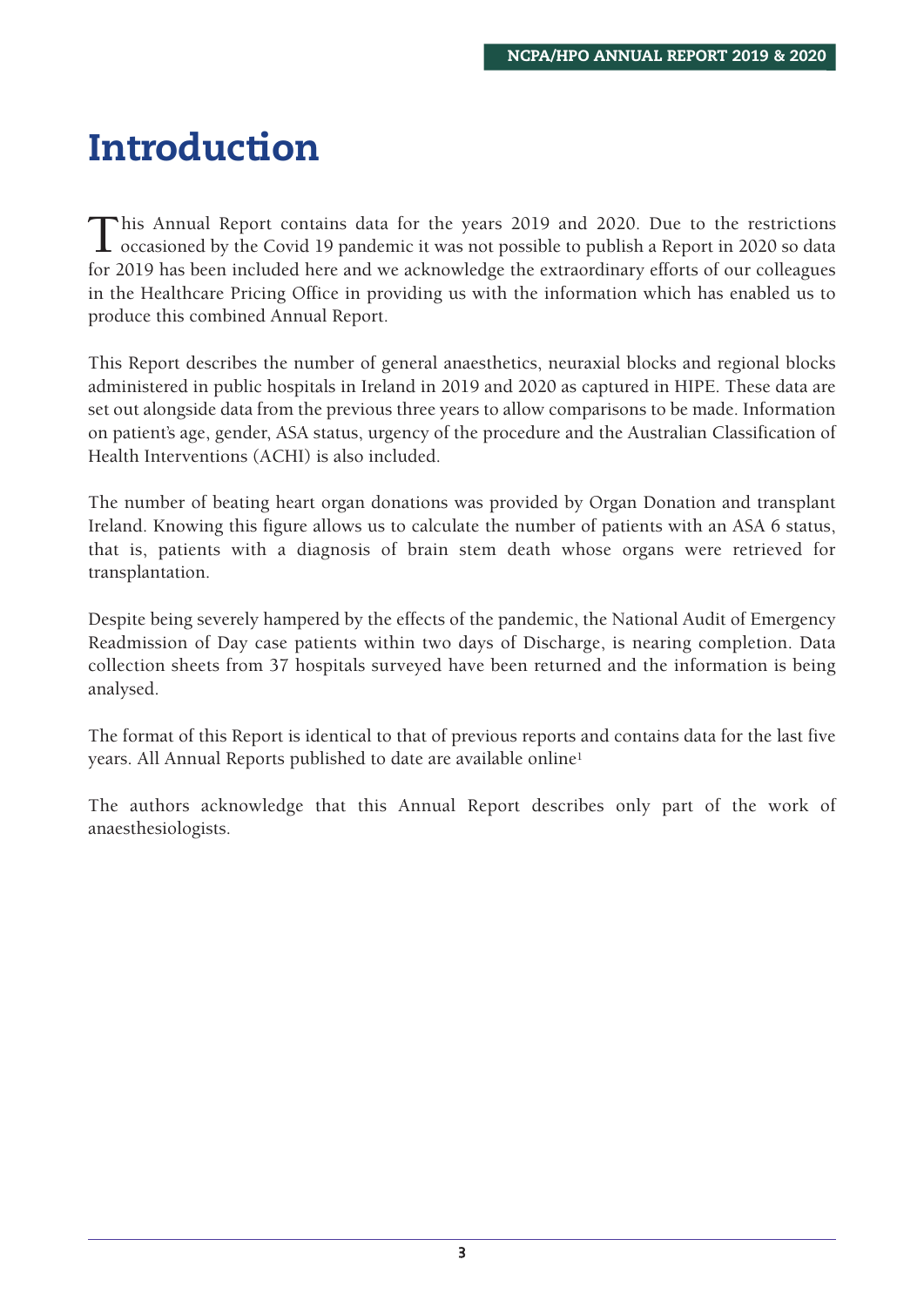## Part 1: **Principal Data**

#### **Table 1 & Figure 1 describe the number and type of anaesthetic administered in 2016 – 2020 as reported to HIPE**

| Table 1                 |                                                                        |         |         |         |         |
|-------------------------|------------------------------------------------------------------------|---------|---------|---------|---------|
|                         | Number of anaesthetics administered in 2016 - 2020 by anaesthetic type |         |         |         |         |
| Year                    | 2016                                                                   | 2017    | 2018    | 2019    | 2020    |
| <b>Anaesthetic type</b> | <b>Anaesthetic Count</b>                                               |         |         |         |         |
| General                 | 168,304                                                                | 169,640 | 170,012 | 165,913 | 124,534 |
| <b>Neuraxial Block</b>  | 53,058                                                                 | 52,692  | 52,825  | 53,157  | 53,555  |
| Regional                | 8,414                                                                  | 9,466   | 10,250  | 11,076  | 9,644   |
| <b>TOTAL *</b>          | 229,776                                                                | 231,798 | 233,087 | 230,146 | 187,73  |



\*The total number of anaesthetics is the sum of all three types of anaesthetics administered. The anaesthetic count (Table 1) exceeds the discharge count (Table 2) because some patients had more than one anaesthetic at the same time (e.g. GA and Neuraxial block) or more than one anaesthetic during the same admission.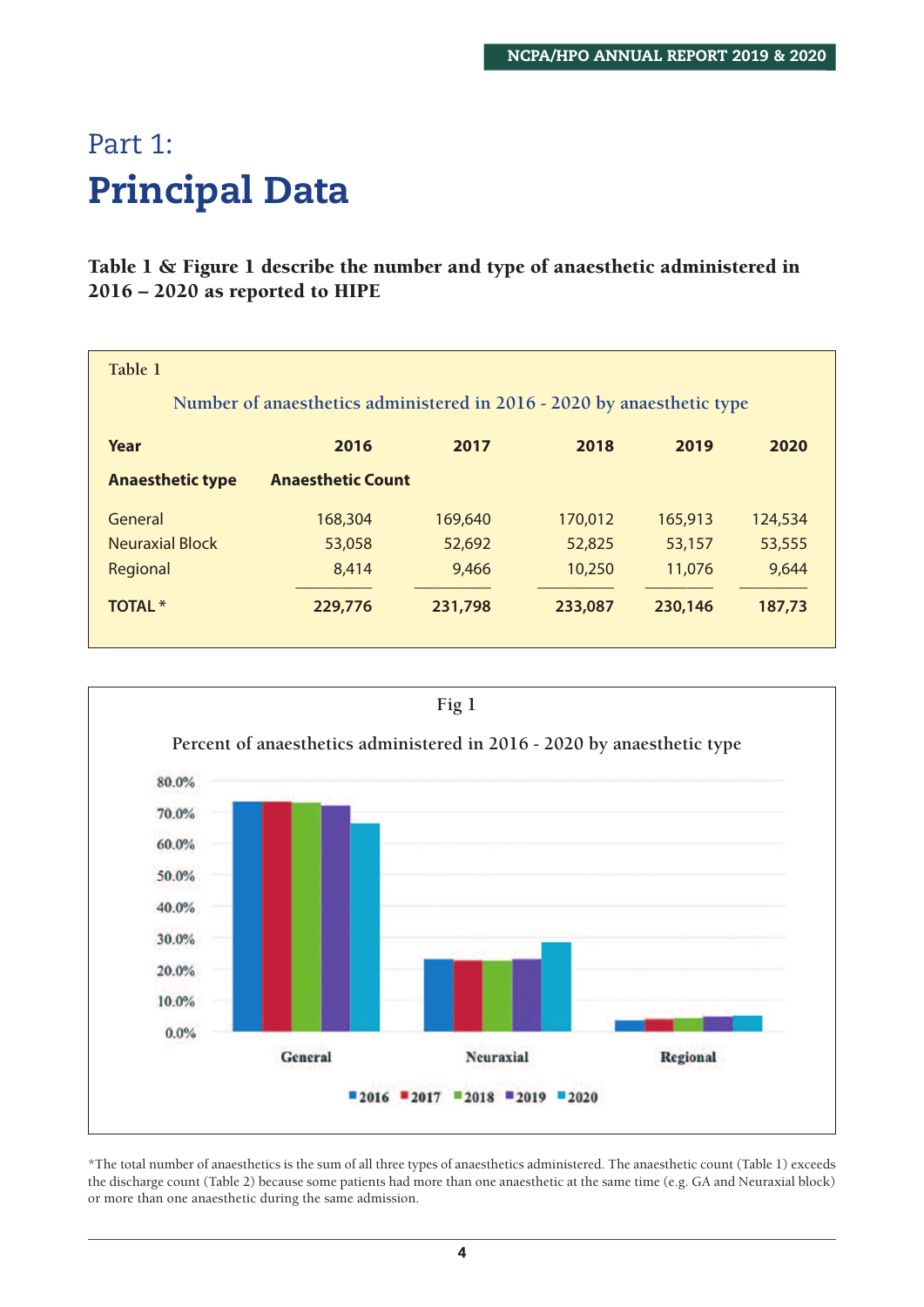| Table 2      | Number of patient discharges reporting an anaesthetic procedure(s) | in 2016 - 2020 by gender |         |         |         |
|--------------|--------------------------------------------------------------------|--------------------------|---------|---------|---------|
| Year         | 2016                                                               | 2017                     | 2018    | 2019    | 2020    |
| Gender       | <b>Discharge Count</b>                                             |                          |         |         |         |
| Male         | 83,975                                                             | 85,003                   | 84,572  | 82,976  | 63,569  |
| Female       | 134,303                                                            | 134,336                  | 135,360 | 134,481 | 112,549 |
| <b>TOTAL</b> | 218,278                                                            | 219,339                  | 219,932 | 217,457 | 176,118 |

#### **Table 2 & Figure 2 describe the number of patient discharges reporting an anaesthetic procedure(s) in 2016 – 2020 by gender as reported to HIPE**

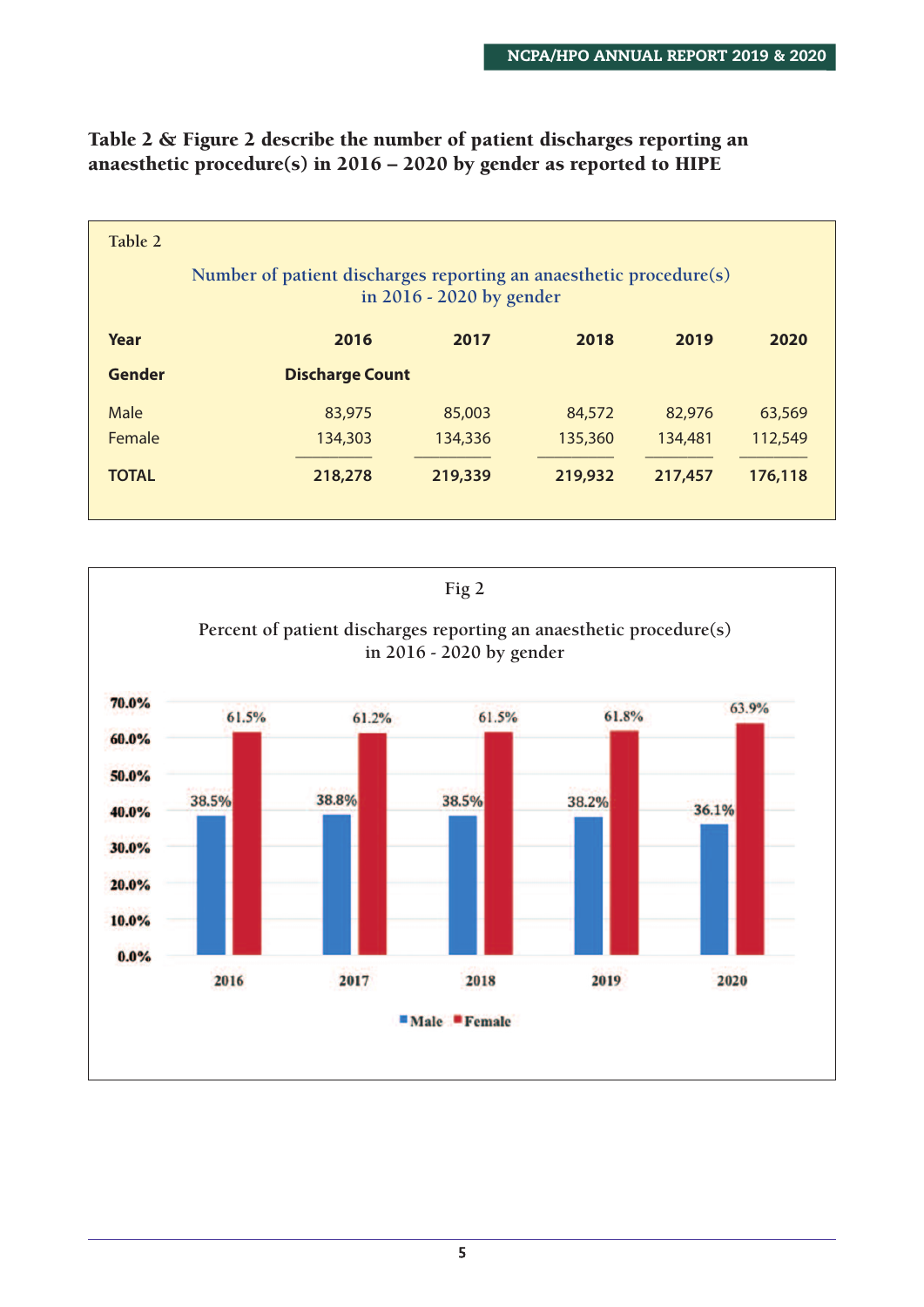| Table 3<br>Number of anaesthetics administered in 2016 - 2020 by patient ASA status    |                          |         |         |                |         |
|----------------------------------------------------------------------------------------|--------------------------|---------|---------|----------------|---------|
| Year                                                                                   | 2016                     | 2017    | 2018    | 2019           | 2020    |
| #ASA<br><b>Score Patient status</b>                                                    | <b>Anaesthetic Count</b> |         |         |                |         |
| Normal healthy patient<br>1                                                            | 74,370                   | 70,879  | 72,055  | 67,358         | 52,697  |
| Mild systemic disease<br>2                                                             | 72,408                   | 79,199  | 89,756  | 95,378         | 78,094  |
| 3<br>Severe systemic disease<br>limiting activity                                      | 25,279                   | 28,050  | 30,472  | 31,928         | 27,588  |
| Severe systemic disease<br>$\overline{4}$<br>posing a constant threat to life          | 2,140                    | 2,463   | 2,662   | 3,079          | 2,898   |
| 5<br>Moribund patient not expected<br>to survive longer than 24 hrs<br>without surgery | 150                      | 199     | $\ast$  | 241            | 200     |
| Brain stem death and<br>6<br>organ donation for transplant                             | 8                        | 8       |         | $\overline{0}$ | 0       |
| No documentation on<br>9<br><b>ASA status</b>                                          | 55,421                   | 51,000  | 37,957  | 32,162         | 26,256  |
| <b>TOTAL</b>                                                                           | 229,776                  | 231,798 | 233,087 | 230,146        | 187,733 |

#### **Table 3 & Figure 3 describe the number of anaesthetics administered in 2016 – 2020 by patient ASA status as reported to HIPE**



#ASA scores -This information must be documented on the anaesthetic form before assigning these codes. Where there is no documentation of ASA score or the emergency modifier is not indicated, filler digits 9 should be assigned [1]. Cells with discharges between one and five inclusive are not reported. In the table above such cells have been replaced by ~.Where further suppression is necessary to ensure that such cells are not disclosed it is necessary to suppress the cell with the next lowest discharges with \*.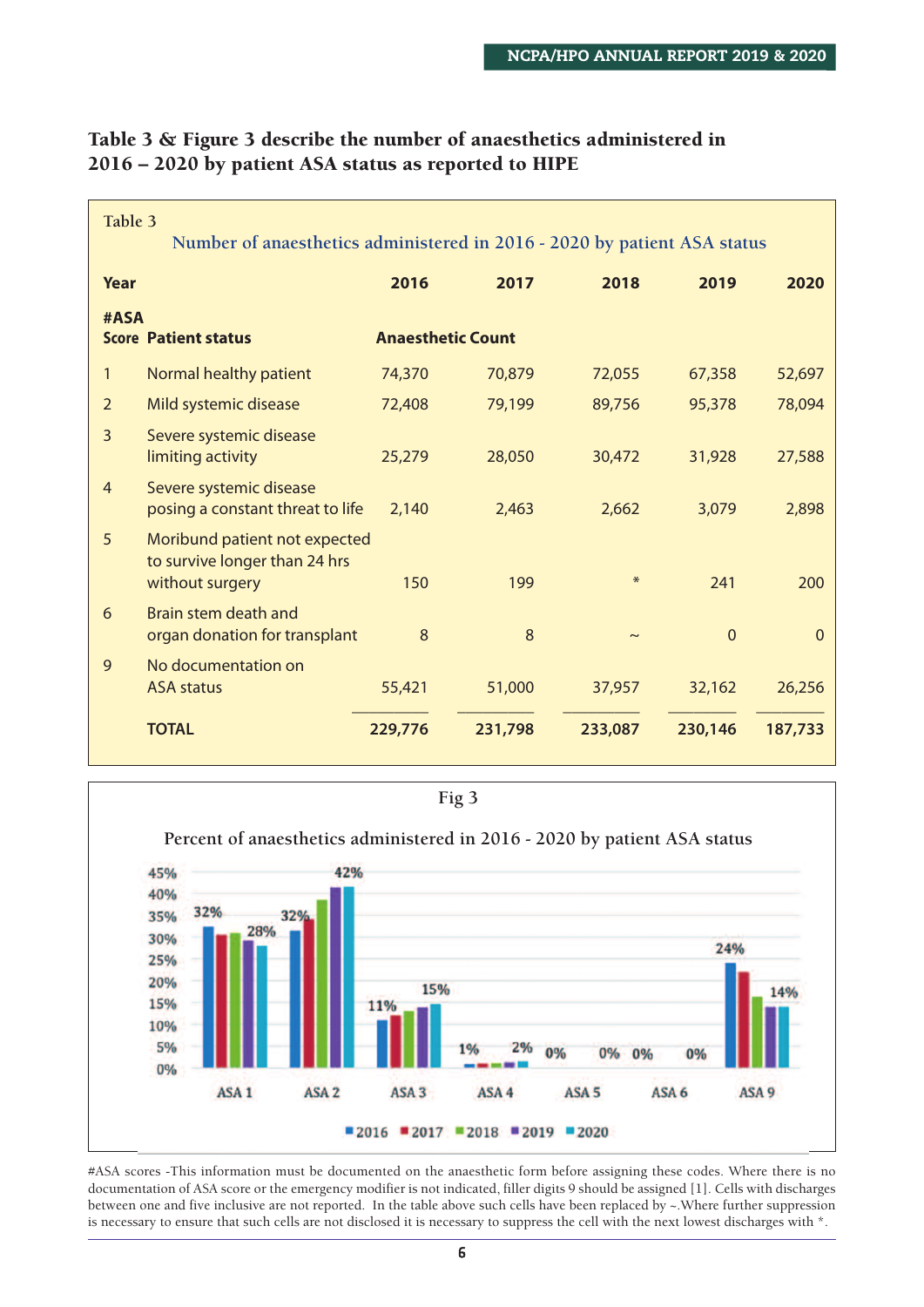| Table 4<br>Number of anaesthetics administered in $2016 - 2020$ by urgency of procedure |                          |         |         |         |         |
|-----------------------------------------------------------------------------------------|--------------------------|---------|---------|---------|---------|
| Year                                                                                    | 2016                     | 2017    | 2018    | 2019    | 2020    |
|                                                                                         | <b>Anaesthetic Count</b> |         |         |         |         |
| Emergency                                                                               | 26,048                   | 27,550  | 32,187  | 33,650  | 33,394  |
| Non emergency or<br>not known                                                           | 203,728                  | 204,248 | 200,900 | 196,496 | 154,339 |
| <b>TOTAL</b>                                                                            | 229,776                  | 231,798 | 233,087 | 230,146 | 187,733 |
|                                                                                         |                          |         |         |         |         |

**Table 4 & Figure 4 describe the number of anaesthetics administered in 2016-2020 by urgency of procedure as reported to HIPE**

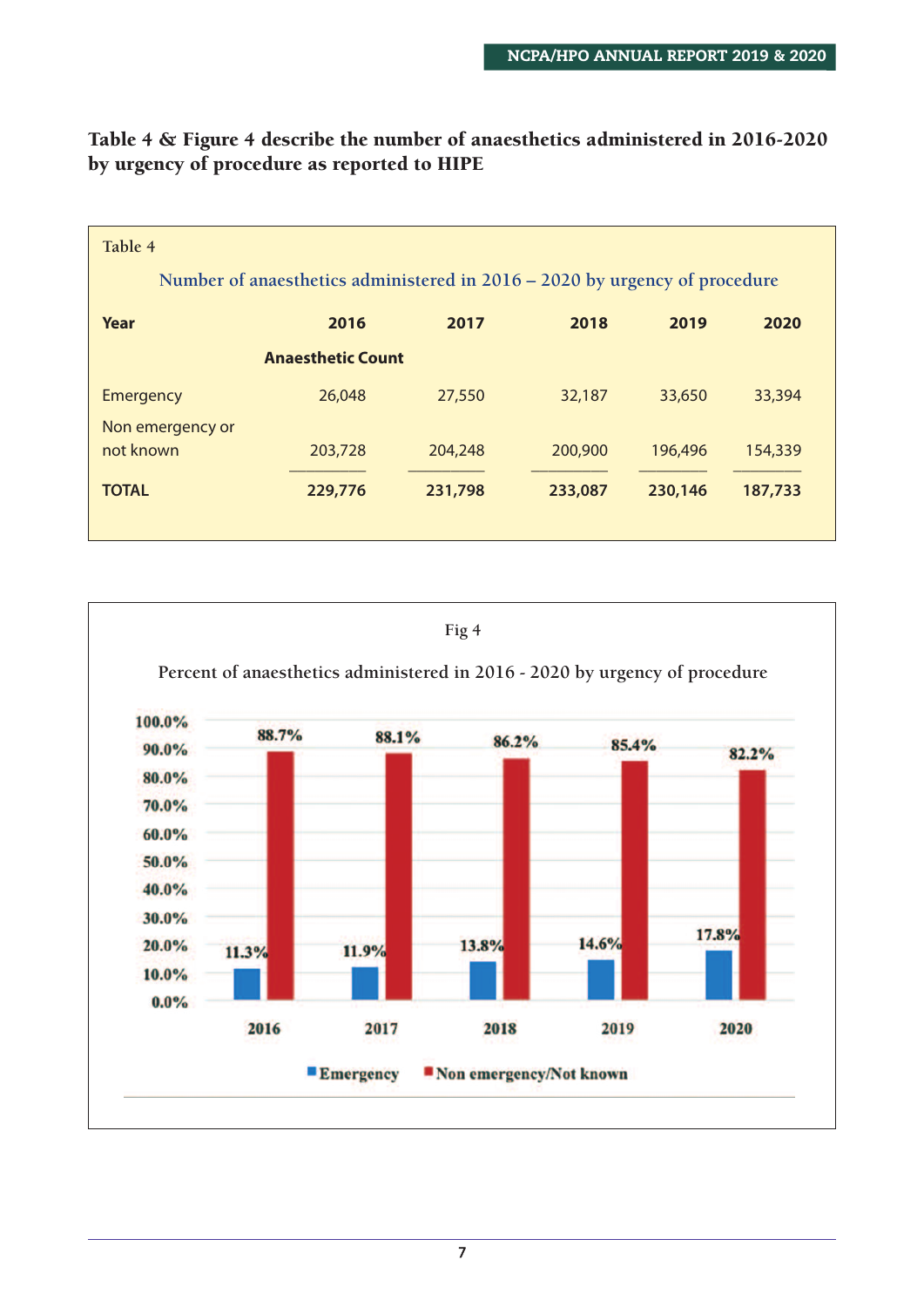#### **Table 5 & Figure 5 describe the number of patient discharges reporting an anaesthetic procedure(s) in 2016 – 2020 by age as reported to HIPE**

| Table 5                                                                                                                                           |         |                        |         |         |         |  |  |  |  |
|---------------------------------------------------------------------------------------------------------------------------------------------------|---------|------------------------|---------|---------|---------|--|--|--|--|
| Table 5 & Figure 5 describe the number of patient discharges reporting an anaesthetic<br>procedure(s) in $2016 - 2020$ by age as reported to HIPE |         |                        |         |         |         |  |  |  |  |
| Year                                                                                                                                              | 2016    | 2017                   | 2018    | 2019    | 2020    |  |  |  |  |
| Age categories (yrs)                                                                                                                              |         | <b>Discharge Count</b> |         |         |         |  |  |  |  |
| Less than 1 yr                                                                                                                                    | 2,119   | 1,948                  | 1,952   | 1,775   | 1,696   |  |  |  |  |
| $1 - 05$ yrs                                                                                                                                      | 13,859  | 13,520                 | 13,175  | 12,269  | 8,597   |  |  |  |  |
| $06 - 15$ yrs                                                                                                                                     | 20,028  | 20,411                 | 20,603  | 20,120  | 14,776  |  |  |  |  |
| $16 - 25$ yrs                                                                                                                                     | 18,494  | 18,460                 | 18,122  | 17,649  | 14,516  |  |  |  |  |
| $26 - 35$ yrs                                                                                                                                     | 41,109  | 39,449                 | 38,684  | 37,847  | 34,750  |  |  |  |  |
|                                                                                                                                                   |         |                        |         |         |         |  |  |  |  |
| $36 - 45$ yrs                                                                                                                                     | 36,243  | 36,472                 | 36,636  | 36,658  | 31,157  |  |  |  |  |
| 46 - 55 yrs                                                                                                                                       | 24,324  | 25,009                 | 25,240  | 25,222  | 19,277  |  |  |  |  |
| $56 - 65$ yrs                                                                                                                                     | 23,945  | 24,408                 | 24,584  | 24,561  | 18,844  |  |  |  |  |
| $66 - 75$ yrs                                                                                                                                     | 22,415  | 23,289                 | 24,240  | 24,182  | 18,598  |  |  |  |  |
| $76 - 85$ yrs                                                                                                                                     | 12,579  | 13,060                 | 13,372  | 13,761  | 10,977  |  |  |  |  |
| Over 85 yrs                                                                                                                                       | 3,163   | 3,313                  | 3,324   | 3,413   | 2,930   |  |  |  |  |
| <b>TOTAL</b>                                                                                                                                      | 218,278 | 219,339                | 219,932 | 217,457 | 176,118 |  |  |  |  |

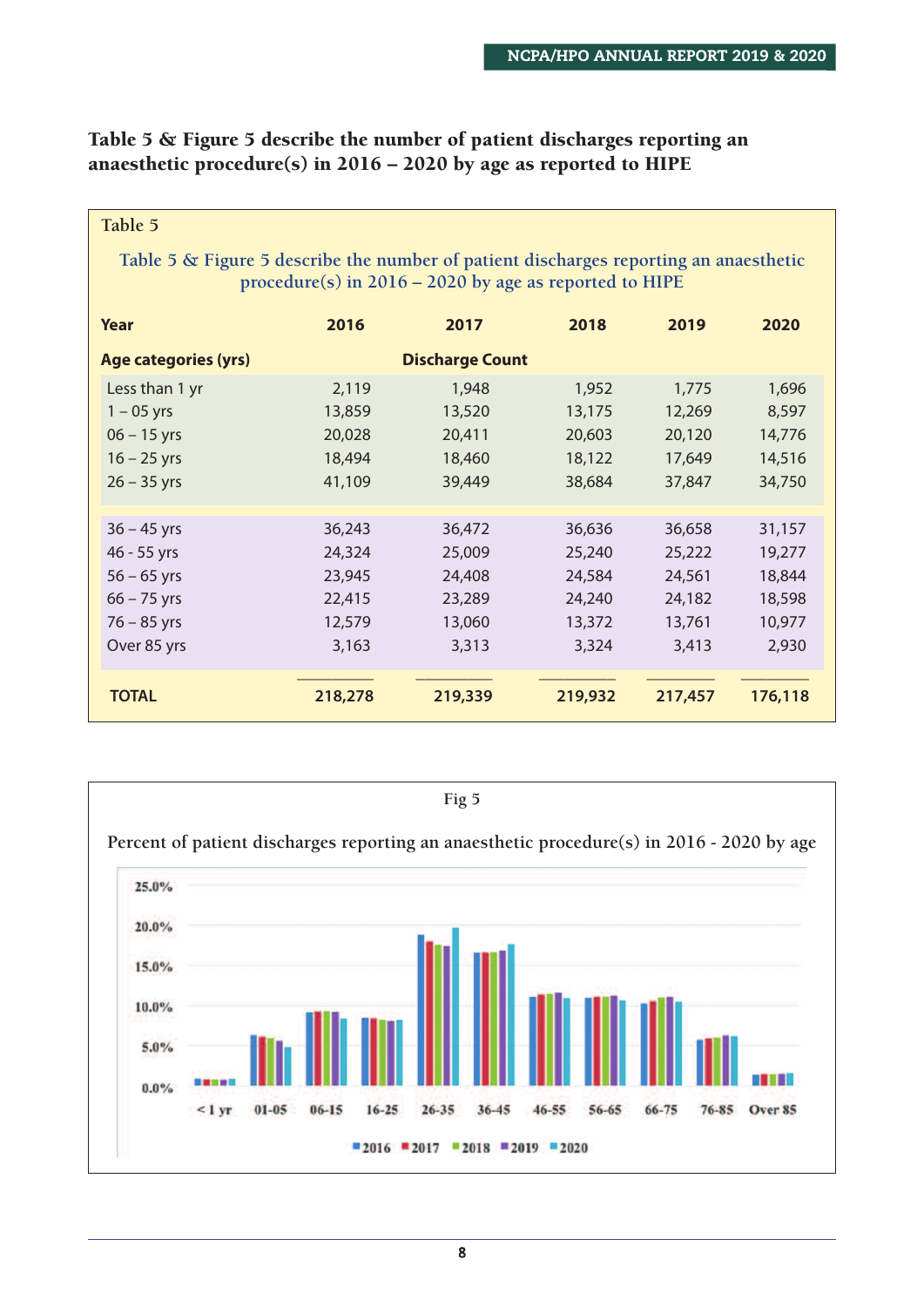**Table 6A describes the number of patient discharges reporting an anaesthetic procedure(s) in 2019 by age and hospital group as reported to HIPE**

| Table 6A                                                                                                |                                                                                                                                                                                                                         |             |            |        |        |        |                |  |  |  |
|---------------------------------------------------------------------------------------------------------|-------------------------------------------------------------------------------------------------------------------------------------------------------------------------------------------------------------------------|-------------|------------|--------|--------|--------|----------------|--|--|--|
| Number of patient discharges reporting an anaesthetic procedure(s) in 2019<br>by age and hospital group |                                                                                                                                                                                                                         |             |            |        |        |        |                |  |  |  |
| Discharge count by age and hospital group                                                               |                                                                                                                                                                                                                         |             |            |        |        |        |                |  |  |  |
|                                                                                                         | <b>RCSI</b><br><b>Ireland</b><br><b>Dublin</b><br><b>South</b><br><b>UL</b><br><b>Saolta</b><br><b>Children's</b><br><b>Midlands</b><br><b>East</b><br><b>S/West</b><br><b>Hospital</b><br><b>Group</b><br><b>Group</b> |             |            |        |        |        |                |  |  |  |
| Age                                                                                                     |                                                                                                                                                                                                                         |             |            |        |        |        |                |  |  |  |
| Less than 1 yr                                                                                          | $\thicksim$                                                                                                                                                                                                             | $\thicksim$ | $\tilde{}$ | 104    | 19     | 31     | 1,618          |  |  |  |
| $01 - 05$ yrs                                                                                           | $\ast$                                                                                                                                                                                                                  | $\ast$      | $\ast$     | 1,941  | 760    | 1,561  | 6,630          |  |  |  |
| $06 - 15$ yrs                                                                                           | 1,256                                                                                                                                                                                                                   | 1,306       | 1,046      | 3,579  | 1,487  | 2.871  | 8,575          |  |  |  |
| $16 - 25$ yrs                                                                                           | 3,603                                                                                                                                                                                                                   | 2,962       | 2,930      | 3,758  | 1,288  | 2,624  | 484            |  |  |  |
| $26 - 35$ yrs                                                                                           | 8,926                                                                                                                                                                                                                   | 7,380       | 6,395      | 7,201  | 2,461  | 5,448  | $\mathbf{0}$   |  |  |  |
| $36 - 45$ yrs                                                                                           | 8,565                                                                                                                                                                                                                   | 6,556       | 6,109      | 7,493  | 2,736  | 5,199  | $\mathbf{0}$   |  |  |  |
| $46 - 55$ yrs                                                                                           | 6,124                                                                                                                                                                                                                   | 3,779       | 3,828      | 5,736  | 1,980  | 3,775  | $\overline{0}$ |  |  |  |
| $56 - 65$ yrs                                                                                           | 6,311                                                                                                                                                                                                                   | 3,048       | 3,635      | 5,896  | 1,671  | 4,000  | $\mathbf{0}$   |  |  |  |
| $66 - 75$ yrs                                                                                           | 6,036                                                                                                                                                                                                                   | 2,709       | 3,407      | 5,943  | 1,657  | 4,430  | $\mathbf{0}$   |  |  |  |
| $76 - 85$ yrs                                                                                           | 3,255                                                                                                                                                                                                                   | 1,631       | 1,962      | 3,304  | 820    | 2,789  | $\Omega$       |  |  |  |
| Over 85yrs                                                                                              | 772                                                                                                                                                                                                                     | 430         | 459        | 832    | 181    | 739    | $\overline{0}$ |  |  |  |
| Sub totals                                                                                              | 45,220                                                                                                                                                                                                                  | 30,160      | 30,456     | 45,787 | 15,060 | 33,467 | 17,307         |  |  |  |
| <b>Total</b>                                                                                            |                                                                                                                                                                                                                         |             |            |        |        |        | 219,339        |  |  |  |

The full list of hospitals in each hospital group is given in Appendix 1

Cells with discharges between one and five inclusive are not reported. In the table above such cells have been replaced by  $\sim$ . Where further suppression is necessary to ensure that such cells are not disclosed it is necessary to suppress the cell with the next lowest discharges with \*.

For reporting purposes, discharges aged 17 years and older from Tallaght University Hospital are included in the Dublin Midlands Hospital Group, while discharges aged less than 17 years from Tallaght University Hospital are included in the Children's Hospital Group.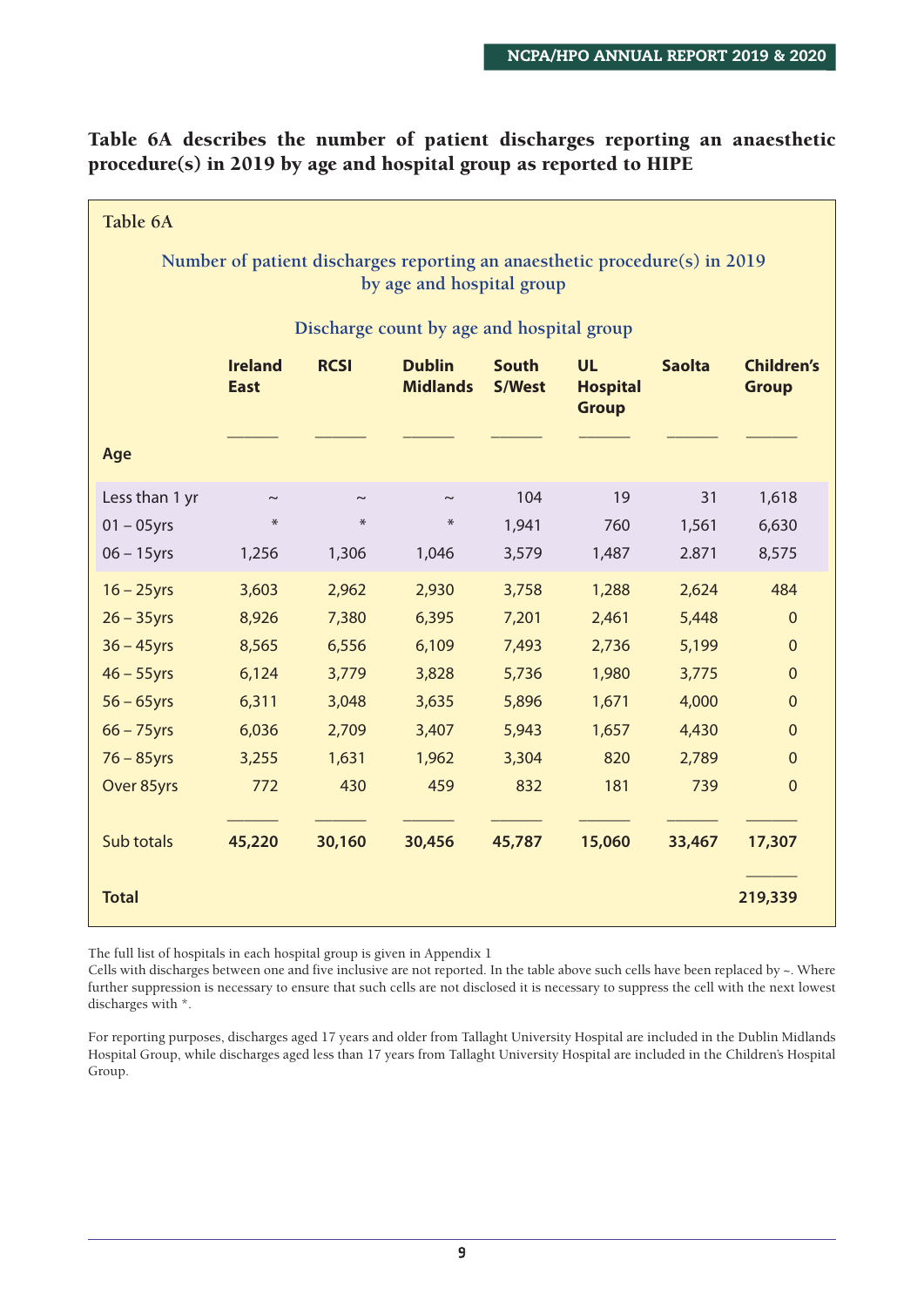**Table 6B describes the number of patient discharges reporting an anaesthetic procedure(s) in 2020 by age and hospital group as reported to HIPE**

| Table 6B                                                                                                |                               |              |                                  |                               |                                              |               |                                   |  |  |  |
|---------------------------------------------------------------------------------------------------------|-------------------------------|--------------|----------------------------------|-------------------------------|----------------------------------------------|---------------|-----------------------------------|--|--|--|
| Number of patient discharges reporting an anaesthetic procedure(s) in 2019<br>by age and hospital group |                               |              |                                  |                               |                                              |               |                                   |  |  |  |
| Discharge count by age and hospital group                                                               |                               |              |                                  |                               |                                              |               |                                   |  |  |  |
|                                                                                                         | <b>Ireland</b><br><b>East</b> | <b>RCSI</b>  | <b>Dublin</b><br><b>Midlands</b> | <b>South</b><br><b>S/West</b> | <b>UL</b><br><b>Hospital</b><br><b>Group</b> | <b>Saolta</b> | <b>Children's</b><br><b>Group</b> |  |  |  |
| Age                                                                                                     |                               |              |                                  |                               |                                              |               |                                   |  |  |  |
| Less than 1 yr                                                                                          | $\thicksim$                   | $\mathbf{0}$ | $\overline{0}$                   | 73                            | 18                                           | 29            | 1,574                             |  |  |  |
| $01 - 05$ yrs                                                                                           | $\ast$                        | 215          | 469                              | 1,390                         | 331                                          | 951           | 5,040                             |  |  |  |
| $06 - 15$ yrs                                                                                           | 908                           | 832          | 816                              | 3,004                         | 712                                          | 1,817         | 6,697                             |  |  |  |
| $16 - 25$ yrs                                                                                           | 3,181                         | 2,754        | 2,276                            | 3,135                         | 833                                          | 1,900         | 387                               |  |  |  |
| $26 - 35$ yrs                                                                                           | 8,094                         | 7,345        | 5,815                            | 6,787                         | 2,280                                        | 4,429         | $\mathbf{0}$                      |  |  |  |
| $36 - 45$ yrs                                                                                           | 7,359                         | 5,990        | 4,971                            | 6,620                         | 1,999                                        | 4,218         | $\mathbf 0$                       |  |  |  |
| $46 - 55$ yrs                                                                                           | 4,710                         | 3,215        | 2,809                            | 4,599                         | 1,243                                        | 2,701         | $\mathbf{0}$                      |  |  |  |
| $56 - 65$ yrs                                                                                           | 4,949                         | 2,563        | 2,704                            | 4,762                         | 1,008                                        | 2,858         | $\mathbf{0}$                      |  |  |  |
| $66 - 75$ yrs                                                                                           | 4,660                         | 2,329        | 2,656                            | 4,863                         | 1,034                                        | 3,056         | $\mathbf 0$                       |  |  |  |
| $76 - 85$ yrs                                                                                           | 2,621                         | 1,487        | 1,429                            | 2,836                         | 595                                          | 2,009         | $\mathbf{0}$                      |  |  |  |
| Over 85yrs                                                                                              | 634                           | 424          | 402                              | 750                           | 178                                          | 542           | $\overline{0}$                    |  |  |  |
| Sub totals                                                                                              | 37,319                        | 27,154       | 24,347                           | 38,819                        | 10,281                                       | 24,510        | 13,688                            |  |  |  |
| <b>Total</b>                                                                                            |                               |              |                                  |                               |                                              |               | 176,118                           |  |  |  |

The full list of hospitals in each hospital group is given in Appendix 1

Cells with discharges between one and five inclusive are not reported. In the table above such cells have been replaced by  $\sim$ . Where further suppression is necessary to ensure that such cells are not disclosed it is necessary to suppress the cell with the next lowest discharges with \*.

For reporting purposes, discharges aged 17 years and older from Tallaght University Hospital are included in the Dublin Midlands Hospital Group, while discharges aged less than 17 years from Tallaght University Hospital are included in the Children's Hospital Group.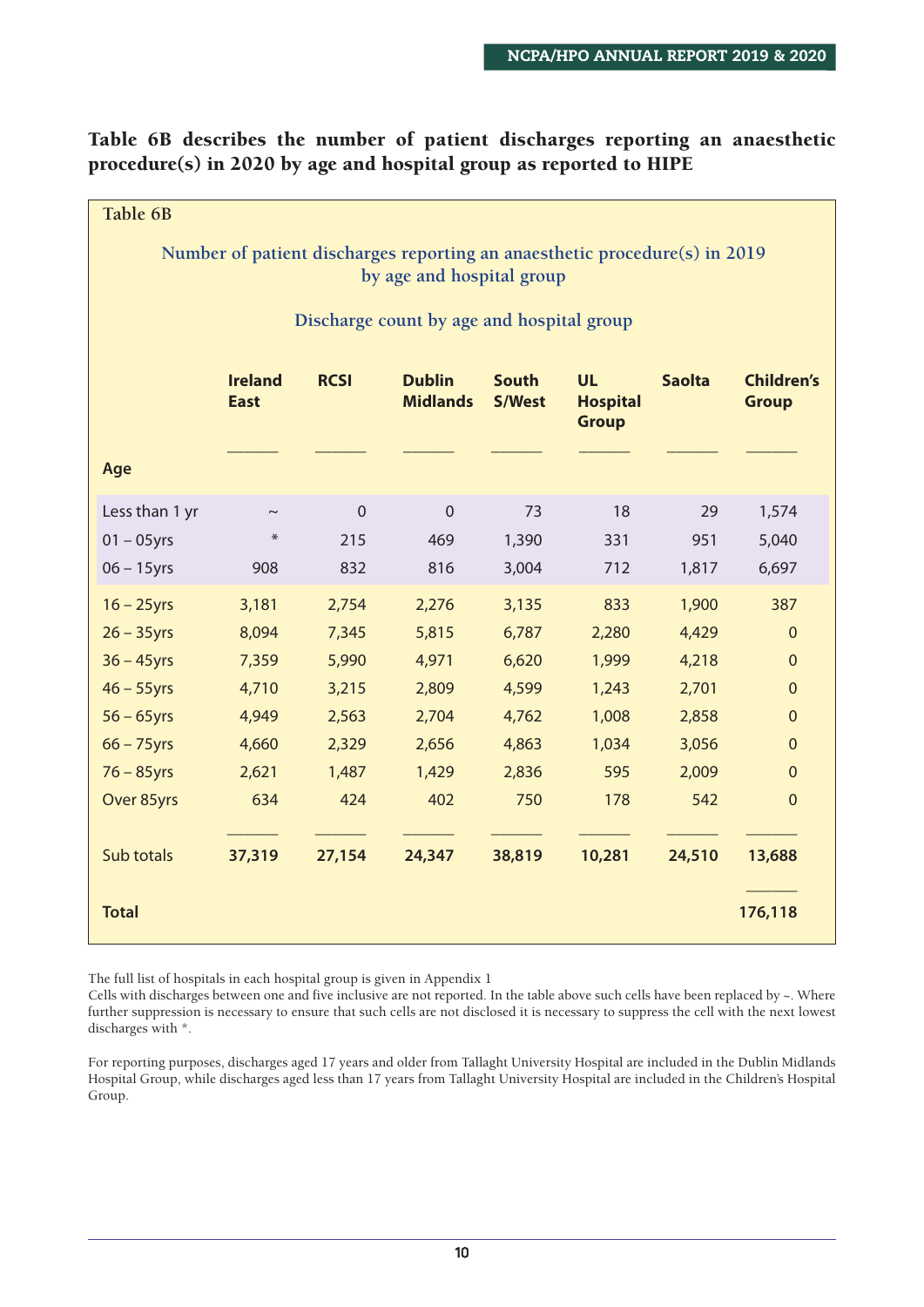#### **Table 7 describes the number of anaesthetics administered in 2016 – 2020 by the Australian Classification of Health Interventions (ACHI) as reported to HIPE**

**Table 7**

#### **Number of anaesthetics administered in 2016 - 2020 categorised by the Australian Classification of Health Interventions (ACHI)**

|                                                                                 | <b>Anaesthetic Count</b> |              |              |              |              |
|---------------------------------------------------------------------------------|--------------------------|--------------|--------------|--------------|--------------|
| <b>Intervention Chapter</b>                                                     | Year<br>2016             | Year<br>2017 | Year<br>2018 | Year<br>2019 | Year<br>2020 |
| 1. Procedures on the nervous system                                             | 5,374                    | 5,428        | 5,484        | 5,321        | 4,967        |
| 2. Procedures on endocrine system                                               | 1,135                    | 1,223        | 1,246        | 1,325        | 1,004        |
| 3. Procedures on eye and adnexa                                                 | 7,749                    | 7,985        | 8,916        | 9,819        | 7,113        |
| 4. Procedures on ear and mastoid process                                        | 4,263                    | 4,391        | 4,417        | 4,073        | 2,447        |
| 5. Procedures on nose, mouth and pharynx                                        | 7,946                    | 7,793        | 8,487        | 8,036        | 5,087        |
| 6. Dental services                                                              | 5,328                    | 5,013        | 4,977        | 4,752        | 2,714        |
| 7. Procedures on respiratory system                                             | 4,269                    | 4,276        | 4,439        | 4,422        | 3,213        |
| 8. Procedures on cardiovascular system                                          | 8,357                    | 8,199        | 7,831        | 7,755        | 6,137        |
| 9. Procedures on blood and blood forming<br>organs                              | 1,220                    | 1,204        | 1,166        | 1,121        | 920          |
| 10. Procedures on digestive system                                              | 35,872                   | 36,458       | 36,186       | 35,215       | 27,715       |
| 11. Procedures on urinary system                                                | 9,819                    | 10,371       | 10,309       | 10,452       | 8,567        |
| 12. Procedures on male genital organs                                           | 6,773                    | 7,523        | 7,049        | 6,709        | 4,996        |
| 13. Gynaecological procedures                                                   | 23,511                   | 23,512       | 24,667       | 25,054       | 18,916       |
| 14. Obstetric procedures                                                        | 38,103                   | 37,061       | 37,230       | 36,958       | 38,466       |
| 15. Procedures on musculoskeletal system                                        | 46,608                   | 46,583       | 45,752       | 44,807       | 37,273       |
| 16. Dermatological and plastic procedures                                       | 12,088                   | 12,442       | 12,142       | 11,738       | 8,670        |
| 17. Procedures on breast                                                        | 4,892                    | 5,241        | 5,821        | 5,651        | 3,727        |
| 18. Radiation oncology procedures                                               | 418                      | 636          | 574          | 605          | 541          |
| 19. Non-invasive, cognitive and others<br>intervention not elsewhere classified | 3,270                    | 3,414        | 3,292        | 3,240        | 2,725        |
| 20. Imaging services                                                            | 1,754                    | 1,841        | 1,870        | 1,843        | 1,399        |
| No procedure on same date as anaesthetic<br>procedure                           | 1,027                    | 1,204        | 1,232        | 1,250        | 1,136        |
| <b>TOTAL</b>                                                                    | 229,776                  | 231,798      | 233,087      | 230,146      | 187,733      |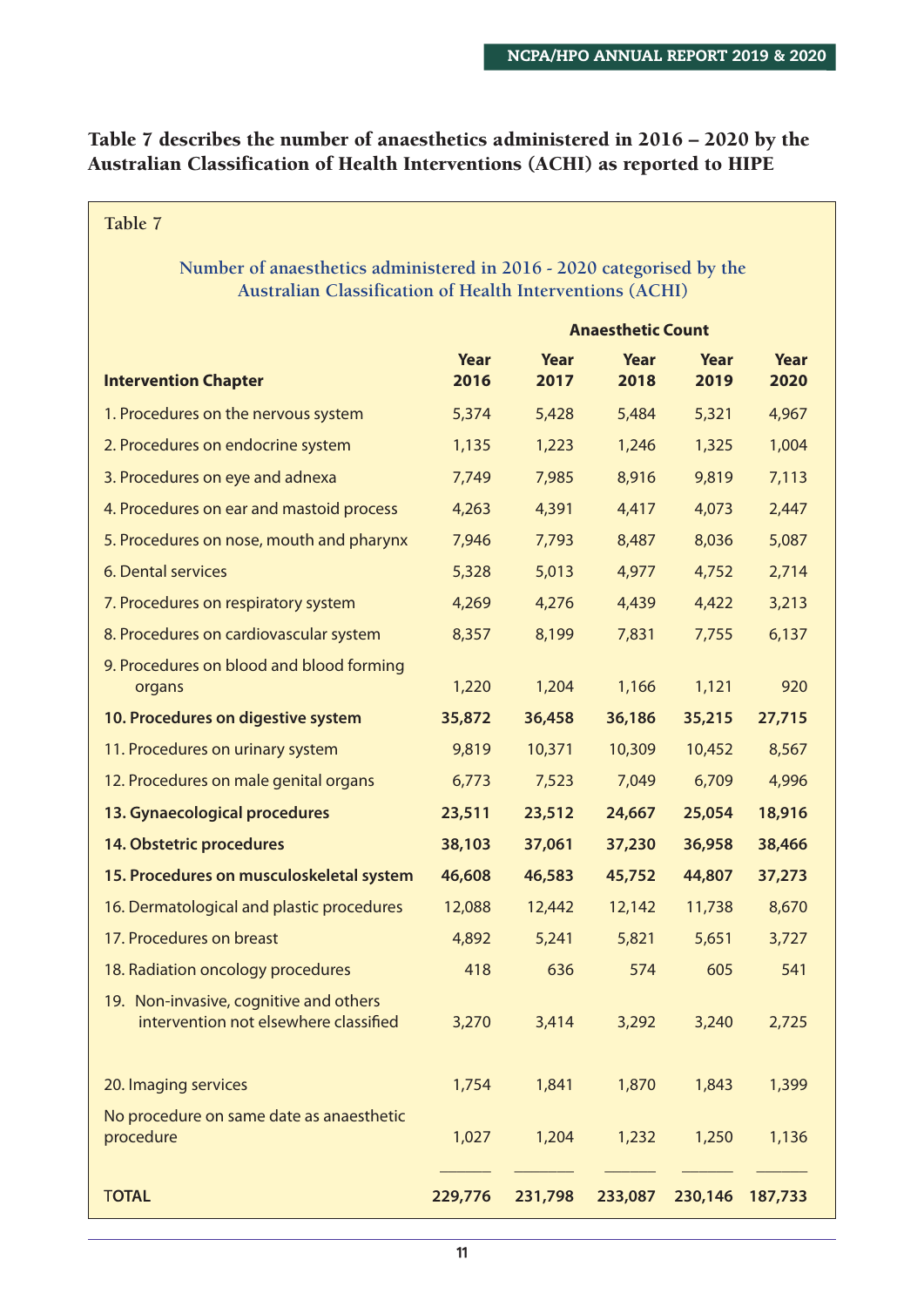#### **Table 8 A describes the number of patient discharges reporting an anaesthetic procedure(s) in 2019 by admission type and hospital group as reported to HIPE**

| Table 8A                                                                                                           |                                                                                                                                                       |               |                                  |                        |                                                      |                |                                   |                |  |  |
|--------------------------------------------------------------------------------------------------------------------|-------------------------------------------------------------------------------------------------------------------------------------------------------|---------------|----------------------------------|------------------------|------------------------------------------------------|----------------|-----------------------------------|----------------|--|--|
| Number of patient discharges reporting an anaesthetic procedure(s) in 2019<br>by admission type and hospital group |                                                                                                                                                       |               |                                  |                        |                                                      |                |                                   |                |  |  |
|                                                                                                                    |                                                                                                                                                       |               |                                  |                        | Discharge count by admission type and hospital group |                |                                   |                |  |  |
|                                                                                                                    | <b>Ireland</b><br><b>East</b>                                                                                                                         | <b>RCSI</b>   | <b>Dublin</b><br><b>Midlands</b> | <b>South</b><br>S/West | <b>UL</b><br><b>Hospital Group</b>                   | <b>Saolta</b>  | <b>Children's</b><br><b>Group</b> | <b>TOTAL</b>   |  |  |
| <b>Day cases</b>                                                                                                   | 15,384 (34.0%)                                                                                                                                        | 6,988 (23.2%) | 8,297 (23.2%)                    | 17,083 (37.3%)         | 6,199 (40.6%)                                        | 11,148 (33.3%) | 9,936 (57.4%)                     | 74,955 (34.5%) |  |  |
| <b>In Patients</b>                                                                                                 |                                                                                                                                                       |               |                                  |                        |                                                      |                |                                   |                |  |  |
| <b>Elective</b>                                                                                                    | 12,066 (26.7%)                                                                                                                                        | 6,186 (20.5%) | 7,455 (24.5%)                    | 11,712 (25.6%)         | 3,311 (20.0%)                                        | 8,207 (24.5%)  | 3,661 (21.2%)                     | 52,598 (24.2%) |  |  |
| <b>Emergency</b>                                                                                                   | 8,395 (18.6%)                                                                                                                                         | 8,072 (26.8%) | 7,828 (25.7%)                    | 9,573 (20.8%)          | 2,753(18.3%)                                         | 8,019 (24.0%)  | 3,710 (21.4%)                     | 48,350 (22.2%) |  |  |
| <b>Maternity</b>                                                                                                   | 9,375 (20.7%)                                                                                                                                         | 8,914 (29.6%) | 6,876 (22.6%)                    | 7,419 (16.2%)          | 2,877 (19.1%)                                        | 6,093 (18.2%)  | $0(0\%)$                          | 41,554 (19.1%) |  |  |
| <b>Totals</b>                                                                                                      | 45,220                                                                                                                                                | 30,160        | 30,456                           | 45,787                 | 15,060                                               | 33,467         | 17,307                            | 217,457 (100%) |  |  |
| Note:                                                                                                              | The Admission Type is the category of admission relating to the episode of care and is downloaded directly from the patient<br>administration system. |               |                                  |                        |                                                      |                |                                   |                |  |  |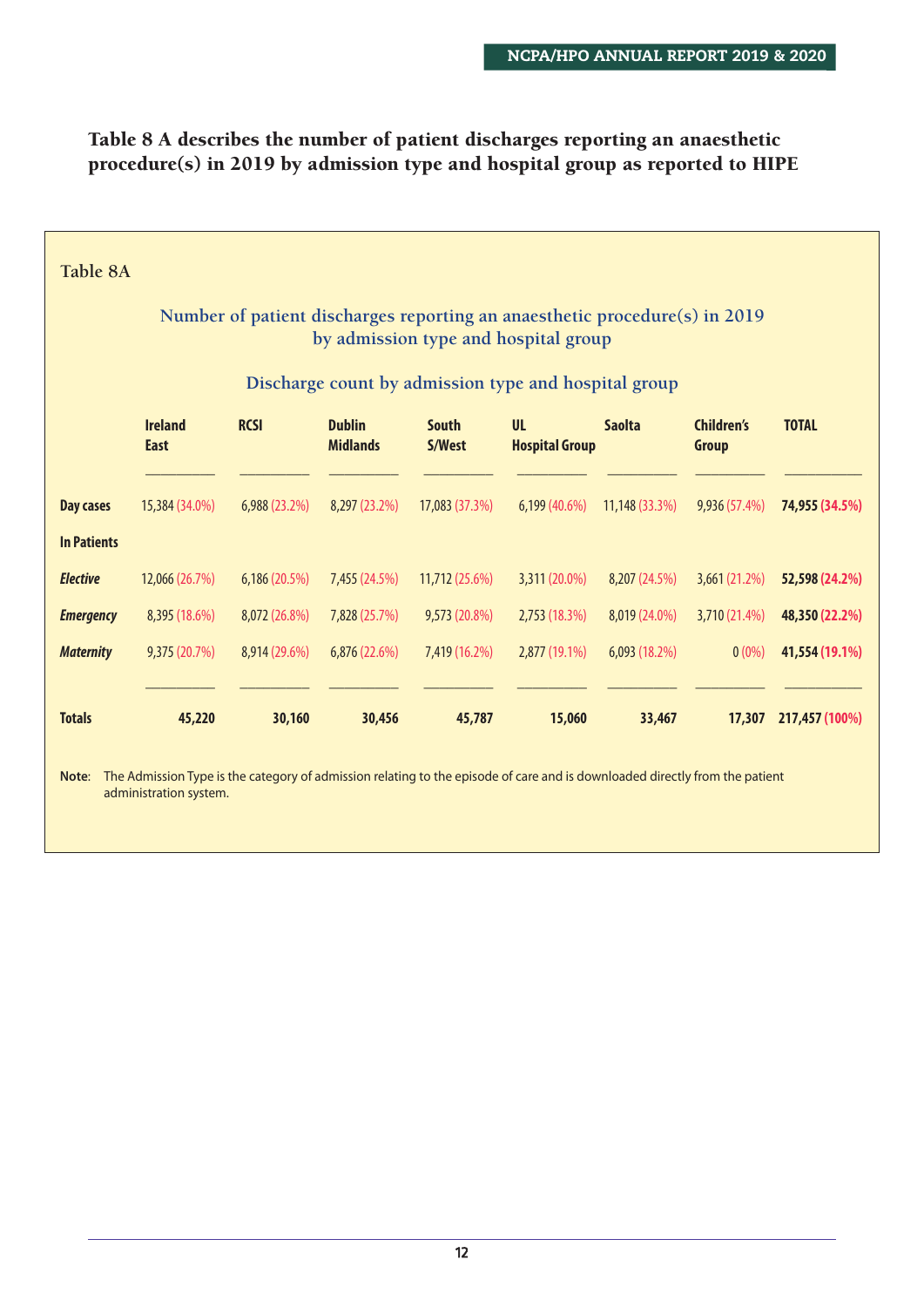#### **Table 8B describes the number of patient discharges reporting an anaesthetic procedure(s) in 2020 by admission type and hospital group as reported to HIPE**

| Table 8B                                                                                                           |                                                      |               |                                  |                        |                                    |               |                                   |                                                                                                                                            |  |  |
|--------------------------------------------------------------------------------------------------------------------|------------------------------------------------------|---------------|----------------------------------|------------------------|------------------------------------|---------------|-----------------------------------|--------------------------------------------------------------------------------------------------------------------------------------------|--|--|
| Number of patient discharges reporting an anaesthetic procedure(s) in 2020<br>by admission type and hospital group |                                                      |               |                                  |                        |                                    |               |                                   |                                                                                                                                            |  |  |
|                                                                                                                    | Discharge count by admission type and hospital group |               |                                  |                        |                                    |               |                                   |                                                                                                                                            |  |  |
|                                                                                                                    | <b>Ireland</b><br><b>East</b>                        | <b>RCSI</b>   | <b>Dublin</b><br><b>Midlands</b> | <b>South</b><br>S/West | <b>UL</b><br><b>Hospital Group</b> | <b>Saolta</b> | <b>Children's</b><br><b>Group</b> | <b>TOTAL</b>                                                                                                                               |  |  |
| <b>Day cases</b>                                                                                                   | 10,600 (28.4%)                                       | 5,290 (19.5%) | 5,811 (23.9%)                    | 12,497 (32.2%)         | 2,822 (27.4%)                      | 6,590 (26.9%) | 7,292 (53.3%)                     | 50,902 (28.9%)                                                                                                                             |  |  |
| <b>In Patients</b>                                                                                                 |                                                      |               |                                  |                        |                                    |               |                                   |                                                                                                                                            |  |  |
| <b>Elective</b>                                                                                                    | 10,075 (27.0%)                                       | 5,092 (18.8%) | 5,133 (21.1%)                    | 9,252 (23.8%)          | 1,901 (18.5%)                      | 5,458 (22.3%) | 3,049 (22.3%)                     | 39,960 (22.7%)                                                                                                                             |  |  |
| <b>Emergency</b>                                                                                                   | 7,172 (19.2%)                                        | 7,059 (26.0%) | 6,644 (27.3%)                    | 9,254 (23.8%)          | 2,334 (22.7%)                      | 6,707 (27.4%) | 3,347 (24.5%)                     | 42,517 (24.1%)                                                                                                                             |  |  |
| <b>Maternity</b>                                                                                                   | 9,472 (25.4%)                                        | 9,713 (35.8%) | 6,759 (27.8%)                    | 7,816 (20.1%)          | 3,224 (31.4%)                      | 5,755 (23.5%) | $0(0\%)$                          | 42,739 (24.3%)                                                                                                                             |  |  |
| <b>Totals</b>                                                                                                      | 37,319                                               | 27,154        | 24,347                           | 38,819                 | 10,281                             | 24,510        |                                   | 13,688 176,118 (100.0%)                                                                                                                    |  |  |
| Note:<br>system.                                                                                                   |                                                      |               |                                  |                        |                                    |               |                                   | The Admission Type is the category of admission relating to the episode of care and is downloaded directly from the patient administration |  |  |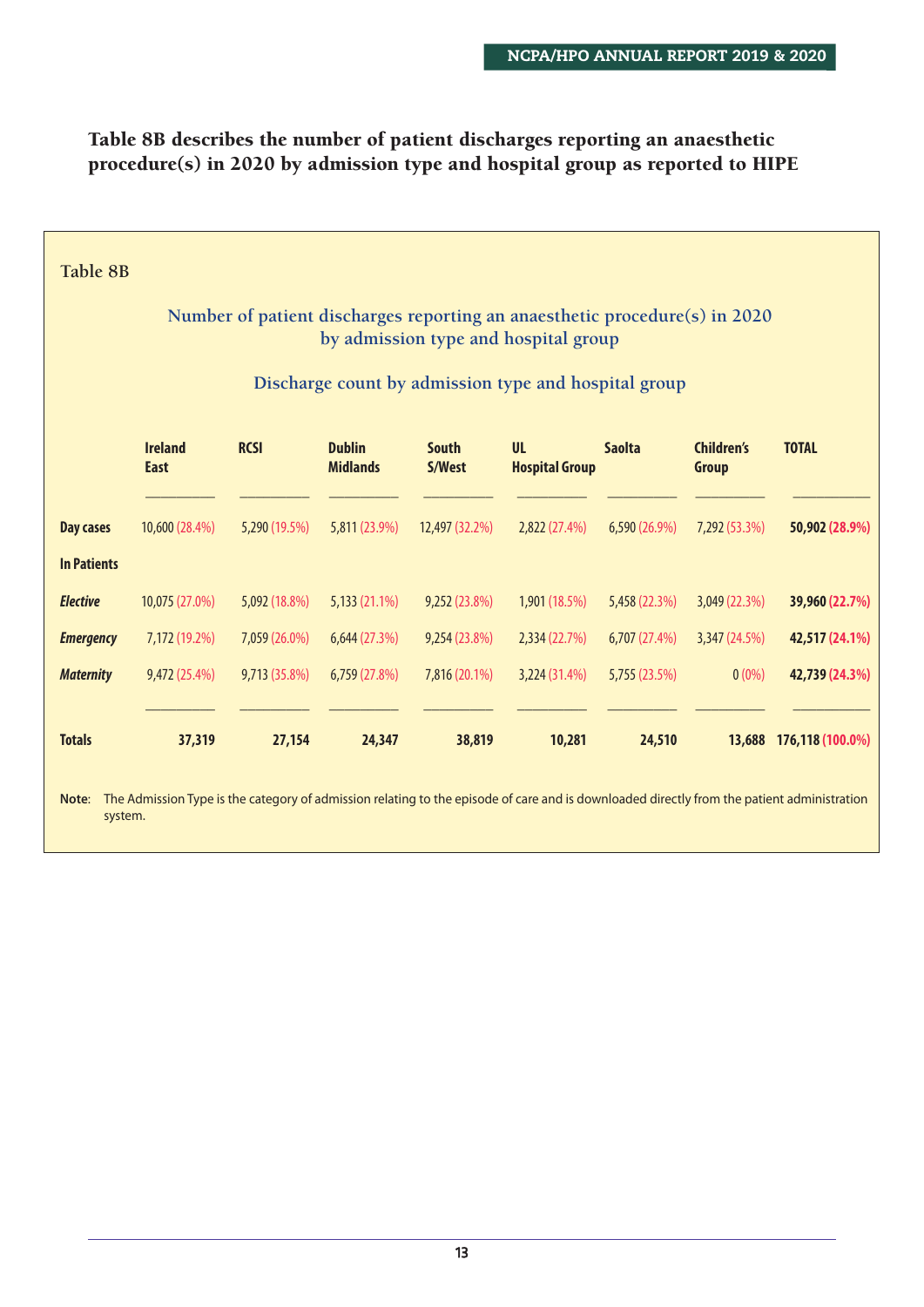# Part 2: **Supplementary data**

#### **ASA 6 Patient status**

ASA 6 denotes a patient with a diagnosis of brain stem death who is donating organs for transplant.

Data from ODTI\* indicate that 85 patients in 2019 and 56 patients in 2020 donated organs following a diagnosis of brain stem death.

| <b>Deceased Organ Donors</b>                                              |      |      |                |                |                |  |  |  |  |
|---------------------------------------------------------------------------|------|------|----------------|----------------|----------------|--|--|--|--|
| Year                                                                      | 2016 | 2017 | 2018           | 2019           | 2020           |  |  |  |  |
| <b>Beating heart</b>                                                      | 74   | 91   | 77             | 78             | 56             |  |  |  |  |
| Non beating heart                                                         | 3    | 8    | $\overline{4}$ | $\overline{7}$ | $\overline{7}$ |  |  |  |  |
|                                                                           |      |      |                |                |                |  |  |  |  |
| <b>TOTAL</b>                                                              | 77   | 99   | 81             | 85             | 63             |  |  |  |  |
| Reproduced with kind permission of Organ Donation and Transplant Ireland. |      |      |                |                |                |  |  |  |  |

Organ Donation and Transplant Ireland has been delegated the regulatory functions assigned to the Health Service Executive (HSE) in Statutory Instrument (SI) 325 (2012), European Union (Quality and Safety of Human Organs Intended for Transplantation) Regulations 2012. This annual ODTI report has been produced in compliance with part 5, SI 325 (2012)

ODTI\* Organ Donation and Transplant Ireland 2nd Floor, Temple Theatre, Hardwicke Place, Temple Street, Dublin 1. Email: odti@hse.ie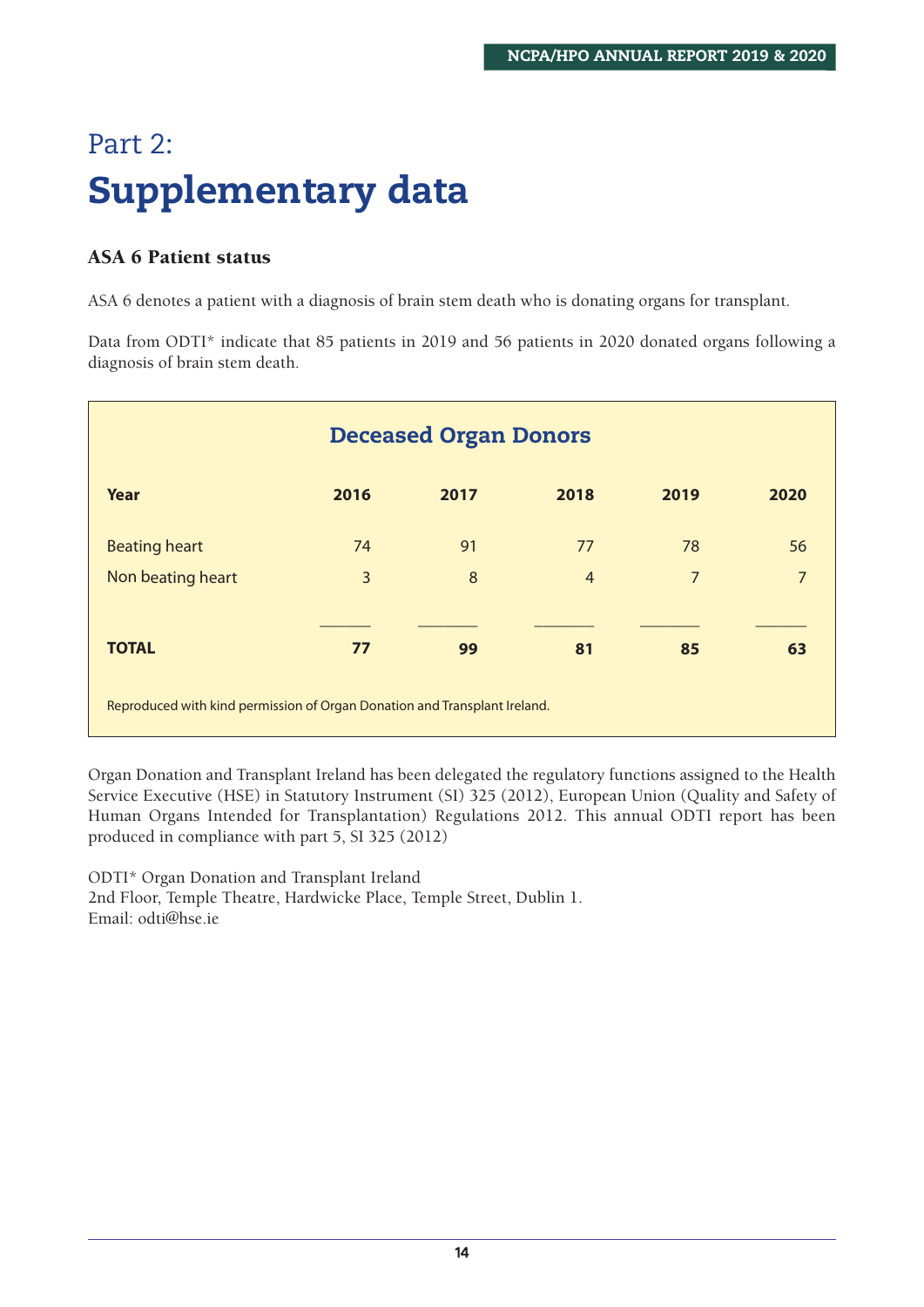# **Discussion & Conclusion**

This is the seventh NCPA/HPO Annual Report. Due to the constraints occasioned by the Covid 19 pandemic it was not possible to produce a report for 2019 on time so information for both 2019 and 2020 is contained here.

#### **2019**

The figures for 2019 are very similar to those of previous years with only minor fluctuations seen. The total number of anaesthetics administered in 2019 was 230,146 (Table 1 & Figure 1), which is within 1% of the average for the years 2016, 2017 and 2108.

The male to female ratio remains at 2:3 (Table 2 & Figure 2)

The patterns within the age categories are also maintained. There is a small but steady decrease in the number of patients under 36 years of age and an accompanying increase in the number over 36 years (Table 5 & Figure 5).

The number of anaesthetics given for emergency cases in 2019 shows an increase of 1,463 (4.5%) on 2018, (Table 4 & Figure 4). It should be noted that the number of emergency cases has been increasing steadily year on year since 2013 when the first NCPA/HPO Annual Report was published. The 2019 figure is the highest recorded to date. Just how real this yearly increase is however, is difficult to determine because it has been accompanied by a clear improvement in the use of the "e" modifier on anaesthetic records as evidenced by the decline in ASA 99 codes recorded by HIPE coders (Table 3  $\&$  figure 3). This means that emergency cases previously recorded in HIPE as elective or unknown are now correctly being recorded as emergencies.

The number of patient discharges reporting an anaesthetic for day case procedures was 74,955, just 261 or 0.3% fewer than in 2018, and represents 34.4% of the total patient discharges in 2019 (Table 8 & Figure 8).

78 patients donated organs for transplant following a diagnosis of brain stem death. This compares with 77 in 2018 (Supplementary data, page 14).

The top four ACHI categories in which anaesthetics were administered were Obstetrics, the Musculoskeletal system, Gynaecology and the Digestive system (Table 7 & Figure 7), as has been the case in previous years.

#### **2020**

The first case of Covid 19 in Ireland was reported in late February 20202. The subsequent epidemic had a profound negative effect on all aspects of life in Ireland and put enormous strain in the health service, severely reducing the amount of elective scheduled work that could be undertaken.

Not surprisingly this Report demonstrates activity for 2020 was significantly reduced in all clinical areas and across all Hospital Groups, with one exception, Obstetrics.

The total number of anaesthetics administered in 2020 was 187,733, a fall of 18.4% on 2019 while the number of patients reporting an anaesthetic fell by 19% (Table 1 & 2, Figure 1 & 2).

The fall in activity in the Hospital Groups varied from 10.1% in the RCSI Group to 31.7% in the UL Group, compared with 2019 (Table 8).

The patterns in the age categories referred to above for 2019 for patients aged less than 36 have continued but the increases noted for previous years for patients older than this have not continued (Table 5 & Figure 5).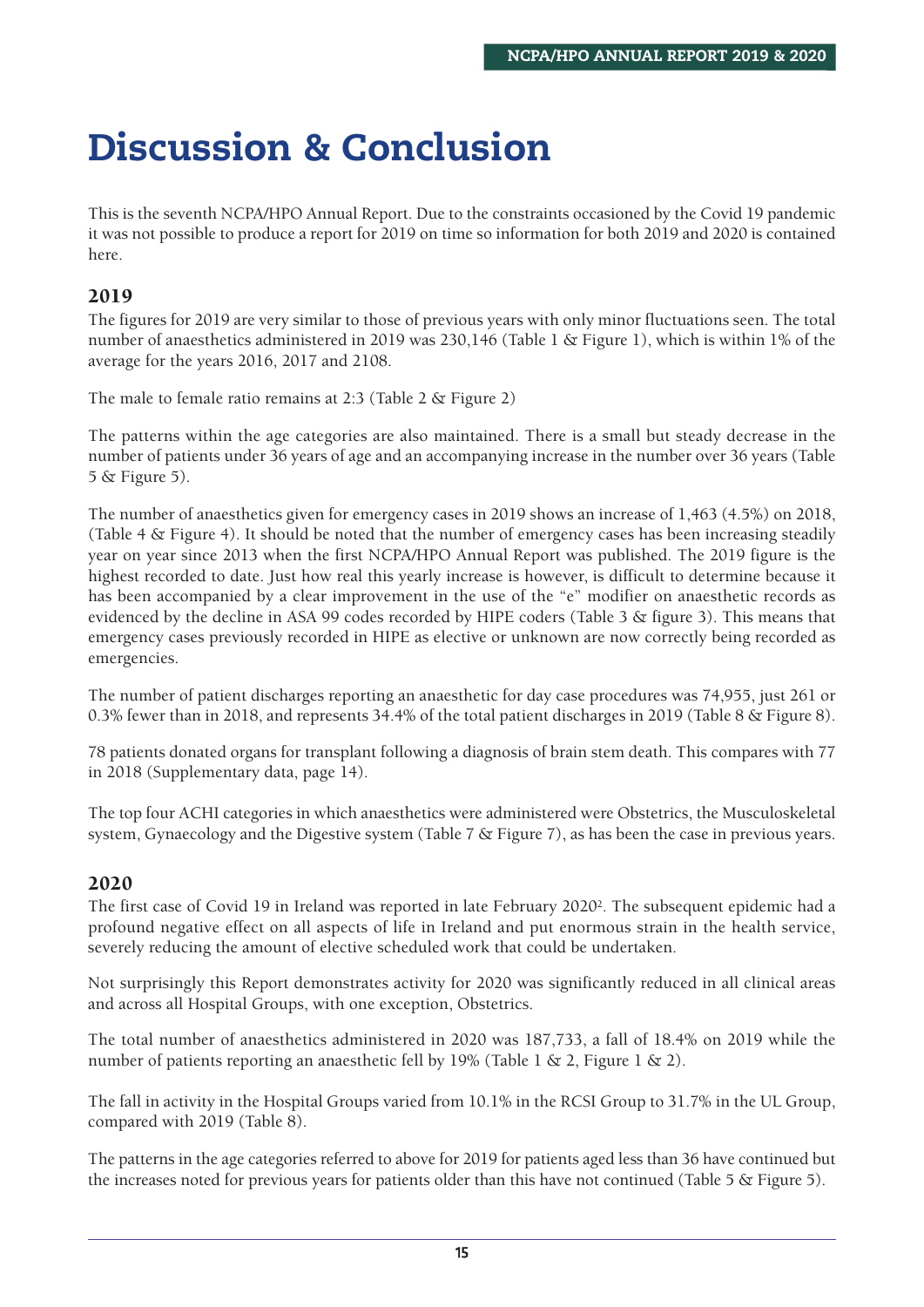There was a reduction in the number of male patients by 19,407 (23.4%) and female patients by 21,932 (16.3%) reporting an anaesthetic compared with 2019 but the male to female ratio remains at 2:3.

The number of anaesthetics given for emergency procedures in 2020 was 33,394, a fall of 0.8% on the 2019 figure (Table 4 & Figure 4). This is the second highest figure recorded since 2013 and the role of the increased use of the "e" modifier on the anaesthetic record has been noted above. (Table 3& figure 3).

50,902 patients had an anaesthetic for a day case procedure in 2020, which was 24,053 (32.1%) fewer than in 2019 (Table 8A &Table 8B)

56 patients with a diagnosis of brain stem death donated organs for transplant compared with 78 in 2019 (Supplementary data, page 13).The ODTA Annual Report for 2020 states "Because of the risk related to Covid 19 transmission transplant surgery was targeted at super urgent cases, particularly heart, lung, liver and subsequently kidney transplantation. The kidney transplant pogramme in the context of risk benefit evaluation was paused from 6th March to 28Th May 2020. During this period the National Organ Procurement Service volunteered team members to work in ICU's to support ICU pressure whilst maintaining a 24/7 rota for organ donation"3.

The number of patients receiving an anaesthetic for an obstetric procedure in 2020 was 38,466, an increase of 1,508 (4.0%) on 2019. This is the only area to record an increase in activity in 2020.

Despite a reduction in the number of anaesthetics given across all ACHI categories, (with the exception of obstetrics), the four categories with the highest number of anaesthetics given in 2020 were the same as in 2019 and in previous years (Table 7 & Figure 7).

All acute public hospitals participate in HIPE. Please note that the 2020 data provided does not include any public activity performed in private hospitals under the 2020 private hospital agreements.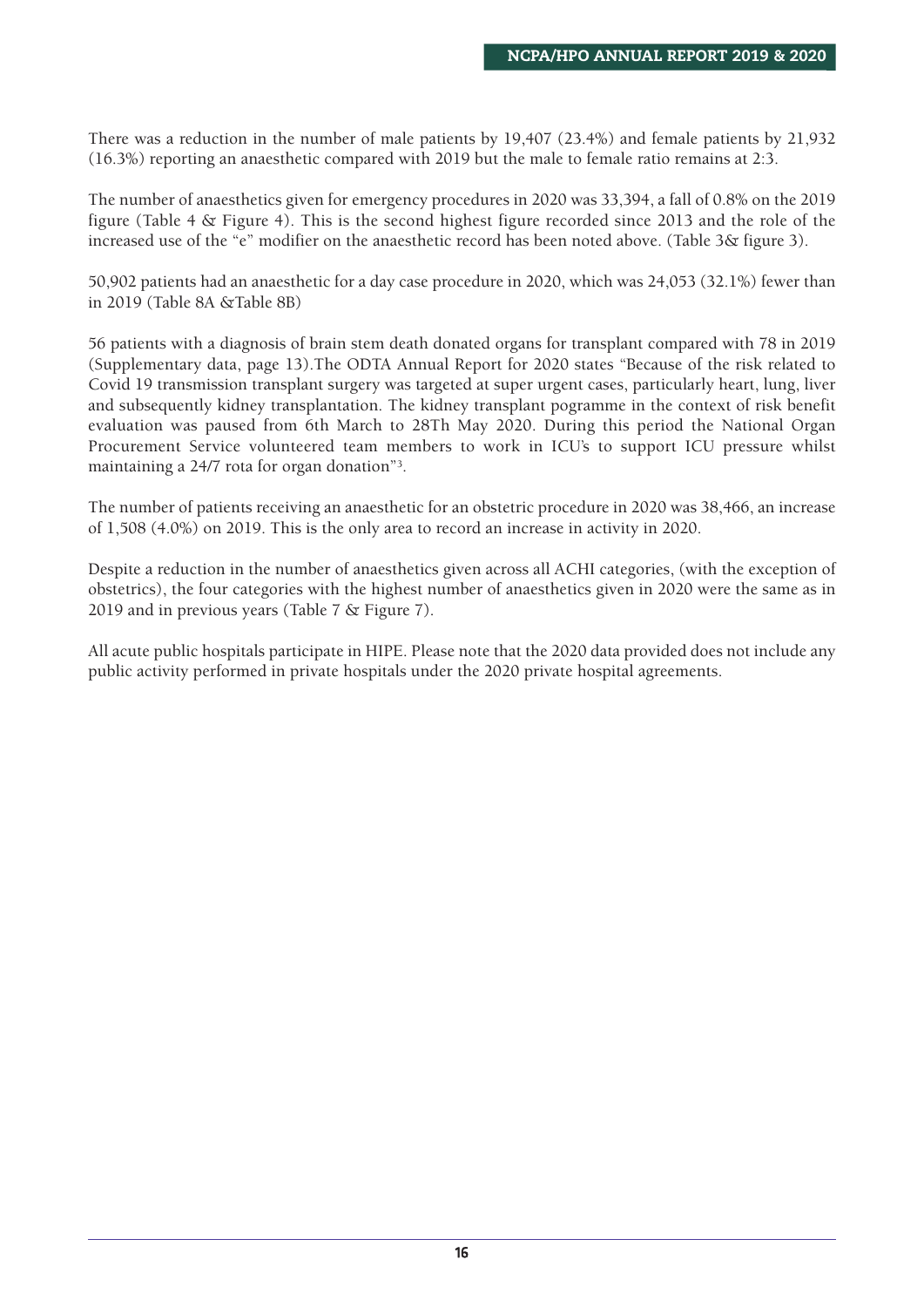# Part 3: **Audit Projects**

#### **1. Emergency readmission of day case patients within two postoperative days of discharge.**

Emergency readmission following a surgical procedure is now recognised as a measure of quality of care and of morbidity. However, there is a paucity of information on emergency readmission following day case surgery. The NCPA with the assistance of the Healthcare Pricing Office (HPO) has undertaken a national audit of emergency readmission of patients who, following a day case procedure with an anaesthetic in 2018, were readmitted to the same hospital as an emergency within two postoperative days of discharge. The audit period is from January 1st to December 31st 2018.

All HSE and Voluntary hospitals carry out day case procedures but not all offer a 24 hour emergency service and are therefore not in a position to readmit emergency cases. The audit focuses on hospitals capable of admitting emergency cases.

An examination of the national file by the HPO identified 37 hospitals where episodes of emergency readmission following a day case procedure with an anaesthetic were recorded by the local HIPE office. In 2018 over 90% of all day case procedures with an anaesthetic were carried out in these thirty seven hospitals and the anaesthetic departments in these institutions were invited to take part in the audit.

Details of emergency readmissions were sought by use of a standard data collection sheet sent to participating anaesthetic departments. Information requested included patient details (age, gender, ASA status), the name of the day case procedure, the type and duration of the anaesthetic, time spent in the post anaesthesia recovery room (PACU), and on the ward post operatively, the date and time of the emergency readmission and discharge and details of any treatment given.

The primary objective of the audit is to estimate the number of emergency readmission of day case patients in this group of 37 hospitals but information on the reasons for emergency readmission, treatment given and outcome will also be presented.

Despite the enormous delays occasioned by the Covid 19 pandemic, data collection is now complete and we hope to publish the results of the audit in the first quarter of 2022.

The NCPA is hugely indebted to our colleagues at the HPO, to our anaesthetic colleagues in participating hospitals and to the HIPE coders without whose assistance and expertise the audit could not have been completed.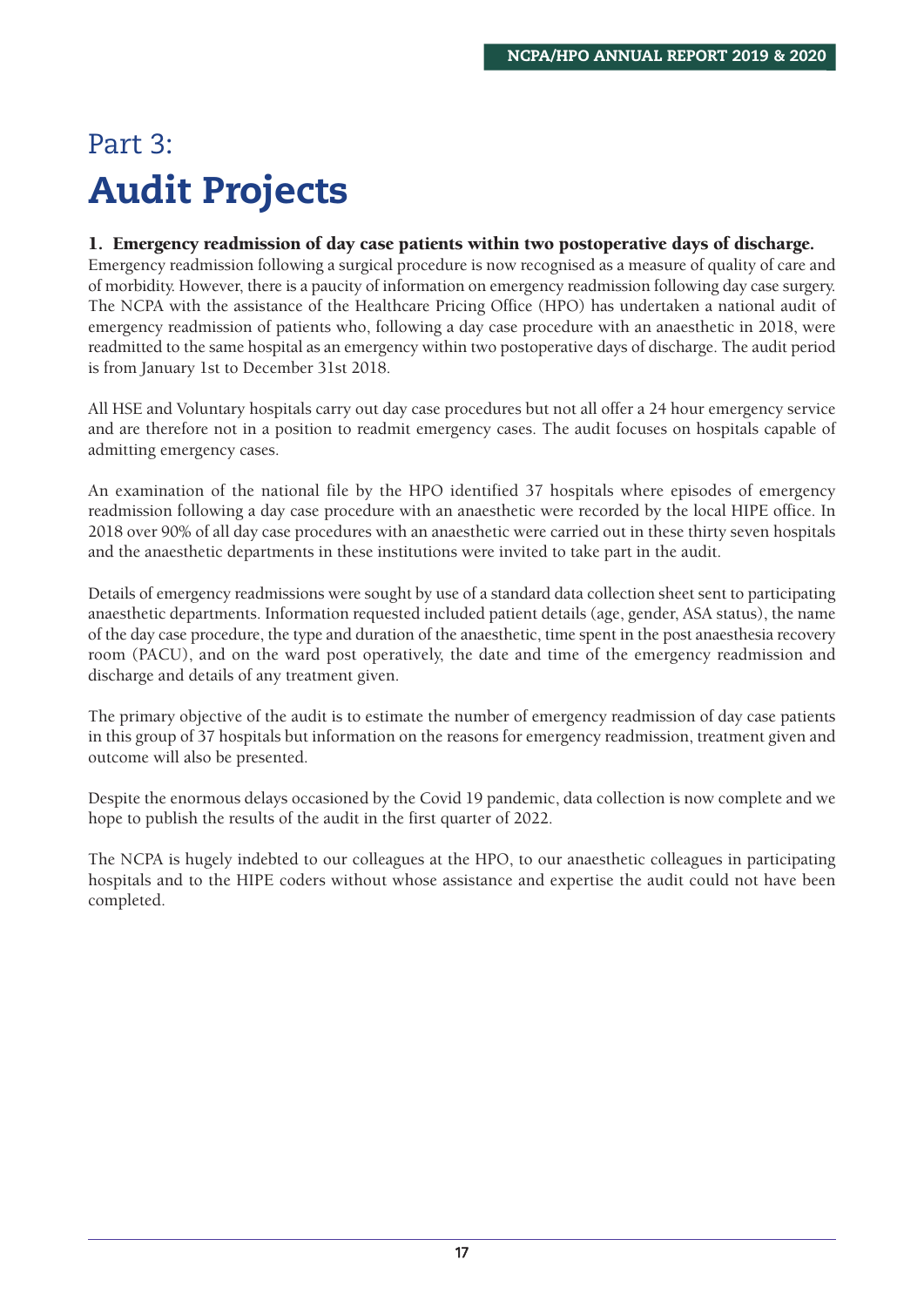### **Acknowledgements**

The NCPA acknowledges the support and expertise of the following people and the institutions they represent in preparing this report.

| Healthcare Pricing Office                | Ms Jacqui Curley                                                        |
|------------------------------------------|-------------------------------------------------------------------------|
|                                          | Ms Deirdre Murphy                                                       |
|                                          | Ms Laura Metcalfe                                                       |
|                                          | Mr Brian McCarthy                                                       |
| College of Anaesthesiologists of Ireland | Professor George Shorten, President                                     |
|                                          | Dr Brian Kinirons, Immediate Past President                             |
|                                          |                                                                         |
|                                          | Dr Wouter Jonker, Consultant Anaesthetist,<br>Sligo University Hospital |
|                                          |                                                                         |
| Organ Donation and Transplant Ireland    | Prof Jim Egan, Director, ODTI                                           |
|                                          | Ms Brenda Poole, Donor Co-ordinator, ODTI                               |
| <b>NCPA Working Group Members</b>        | Ms Una Quill, NCPA Programme Manager                                    |
|                                          | Ms Aileen O'Brien, NCPA Nurse Lead                                      |
|                                          | Dr. Jeremy Smith, NCPA National Clinical Lead                           |
|                                          | Dr. Margaret Bourke                                                     |
|                                          | Dr. Larry Crowley                                                       |
|                                          | Dr. James Shannon                                                       |
|                                          | Dr. John Cahill                                                         |
|                                          |                                                                         |

#### **References**

- 1. hse.ie/anaesthesia Programme Documents and Resources
- 2. Coronavirus Ireland: First case of coronavirus confirmed in Republic of Ireland Independent.ie. (accessed November 2021)
- 3. Available at https://www.hse.ie/eng/about/who/acute-hospitals-division/organ-donation-transplant-ireland/publications/organdonation-and-transplant-ireland-annual-report-2020.pdf (last accessed April 2022)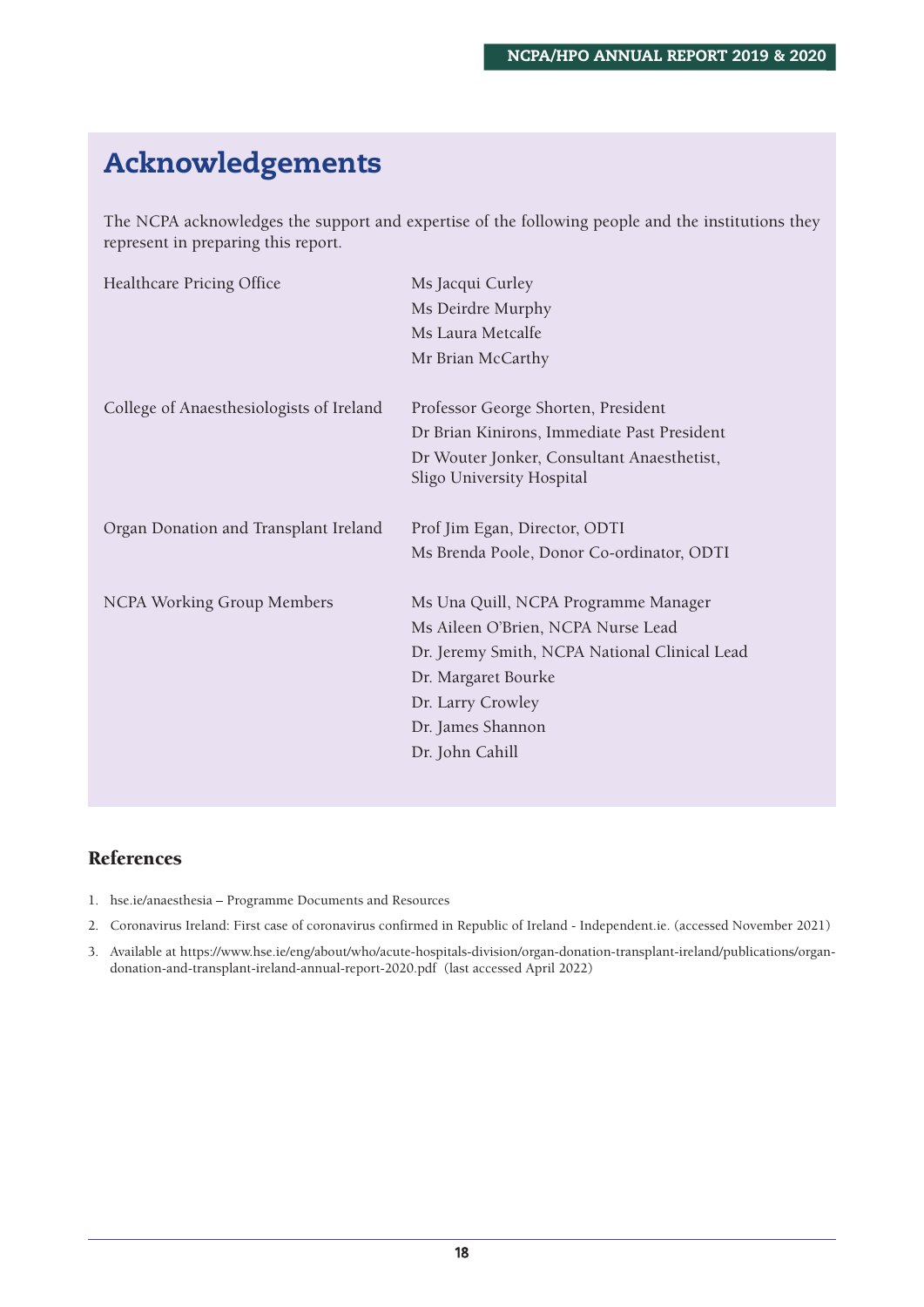### **APPENDIX 1**

### **Hospital Groups**

#### **Ireland East**

Mater Misericordiae University Hospital, St Vincent's University Hospital, Midland Regional Hospital Mullingar, St Lukes's Hospital Kilkenny, Wexford General Hospital, Our Lady's Hospital Navan, St Colmcille's Hospital, St Michael's Hospital Dun Laoghaire, National Maternity Hospital, Cappagh National Orthopaedic Hospital, The Royal Victoria Eye and Ear Hospital, Dublin.

#### **RCSI**

Beaumont Hospital, Our Lady of Lourdes Hospital Drogheda, Connolly Hospital, St Joseph's Hospital, Raheny, Cavan General Hospital, Rotunda Hospital, Louth County Hospital, Monaghan Hospital.

#### **Dublin Midlands**

St James's Hospital, AMNCH-Tallaght University Hospital\*\*, St Luke's Hospital, Rathgar, Midland Regional Hospital Tullamore, Naas General Hospital, Midland Regional Hospital Portlaoise, The Coombe Women & Infants University Hospital.

#### **South/South West**

Bantry General Hospital, Cork University Hospital, University Hospital Kerry, Mallow General Hospital, Mercy University Hospital, South Infirmary Victoria University Hospital, South Tipperary General Hospital, Clonmel, University Hospital Waterford, Kilcreene Orthopaedic Hospital.

#### **University of Limerick Hospital Group (U L Hospital Group)**

University Hospital Limerick, University Maternity Hospital, Limerick, Croom Orthopaedic Hospital Limerick, Ennis General Hospital, Nenagh General Hospital, St John's Hospital Limerick.

#### **Saolta**

University Hospitals Galway including Merlin Park Hospital, Sligo University Hospital, Letterkenny University Hospital, Mayo University Hospital, Portiuncula University Hospital, Roscommon University Hospital.

#### **Children**

Our Lady's Children's Hospital Crumlin, The Children's University Hospital Temple Street, AMNCH-Tallaght University Hospital Paediatrics.

\*\* For reporting purposes, discharges aged 17 years and older from Tallaght University Hospital are included in the Dublin Midlands Hospital Group, while discharges aged less than 17 years from Tallaght University Hospital are included in the Children's Hospital Group.